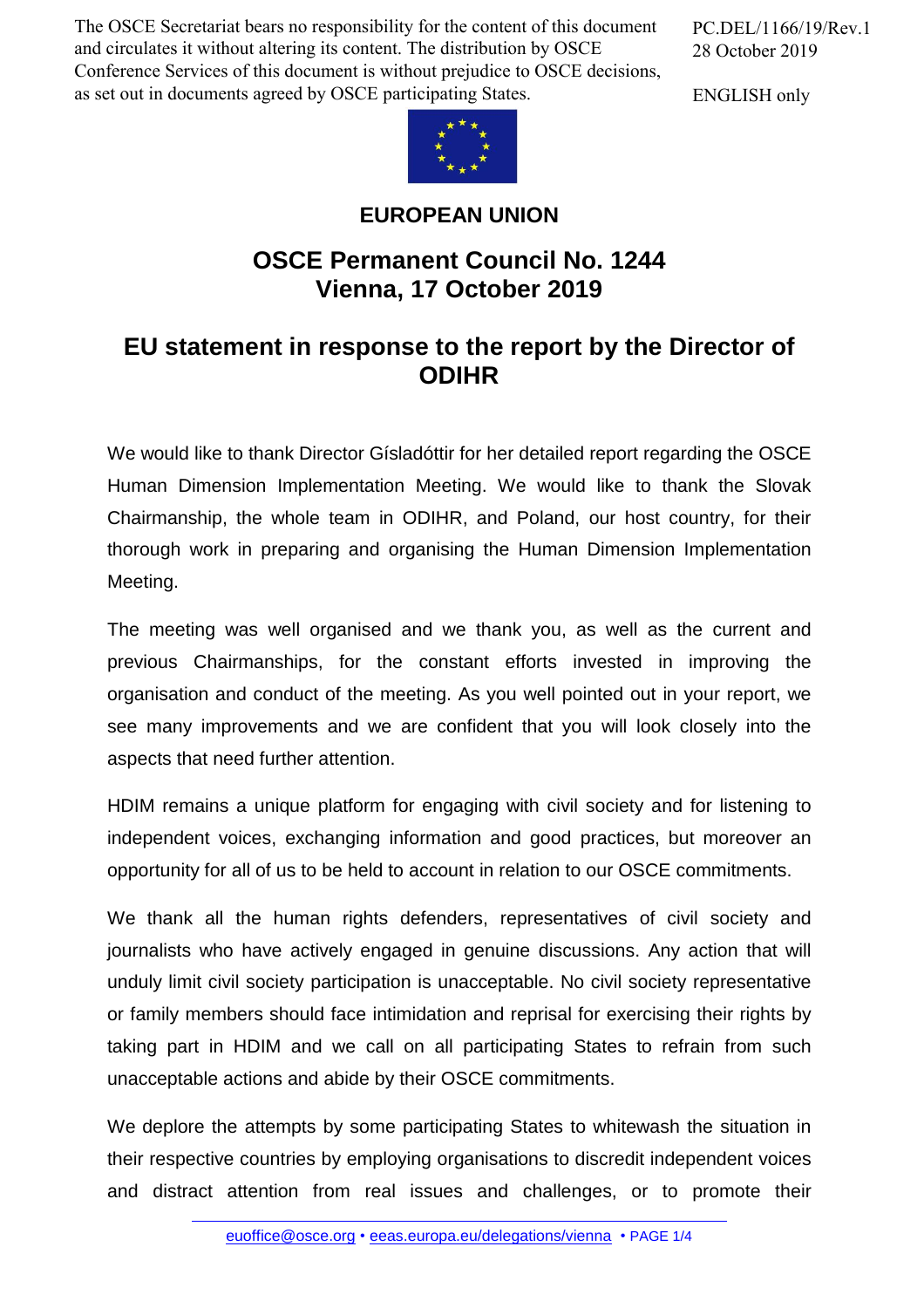government's policies, measures and views. This negatively impacts the dialogue among the participants and undermines the very purpose of this meeting.

We commend the many participating States who treat HDIM as an opportunity to engage meaningfully with independent civil society and the international community on issues of concern. We regret that one participating State chose not to attend the meeting, missing a valuable opportunity to engage in dialogue with other participating States and civil society particularly given the negative trends with regard to the rule of law, independence of judiciary, human rights and fundamental freedoms in that country. At the same time, despite concerns raised in Vienna regarding the participation in the meeting of some representatives from the civil society, we positively note the delegations of Tajikistan and Turkmenistan at HDIM and we encourage them to continue the dialogue with the civil society.

We have listened to the concerns and recommendations directed to us. We do acknowledge our own challenges and we remain committed to addressing them, including through constant dialogue with independent civil society.

During HDIM, many speakers have deplored the crackdown in human rights and fundamental freedoms, the attacks and increasing pressure faced by human rights defenders, including women human rights defenders, the intimidation and violence against journalists and other media actors, as well as increasing intolerance and discrimination in many parts of the OSCE region.

We take issue again with the intolerant statements by some civil society representatives that were made during the meeting. Hate speech has no place in our society.

We remain deeply concerned about the dire situation of human rights and fundamental freedoms in the Autonomous Republic of Crimea and the City of Sevastopol since its illegal annexation by Russia which we condemn and will not recognise. We also regret that Russia, instead of using this opportunity offered by HDIM to engage in a meaningful dialogue on the implementation of OSCE commitments, attempted to legitimise its illegal annexation of the peninsula. We thank the many brave civil society activists who continue to share information about human rights violations on the peninsula and to stand up for human rights every day facing themselves intimidation, harassment and even time in detention. We call again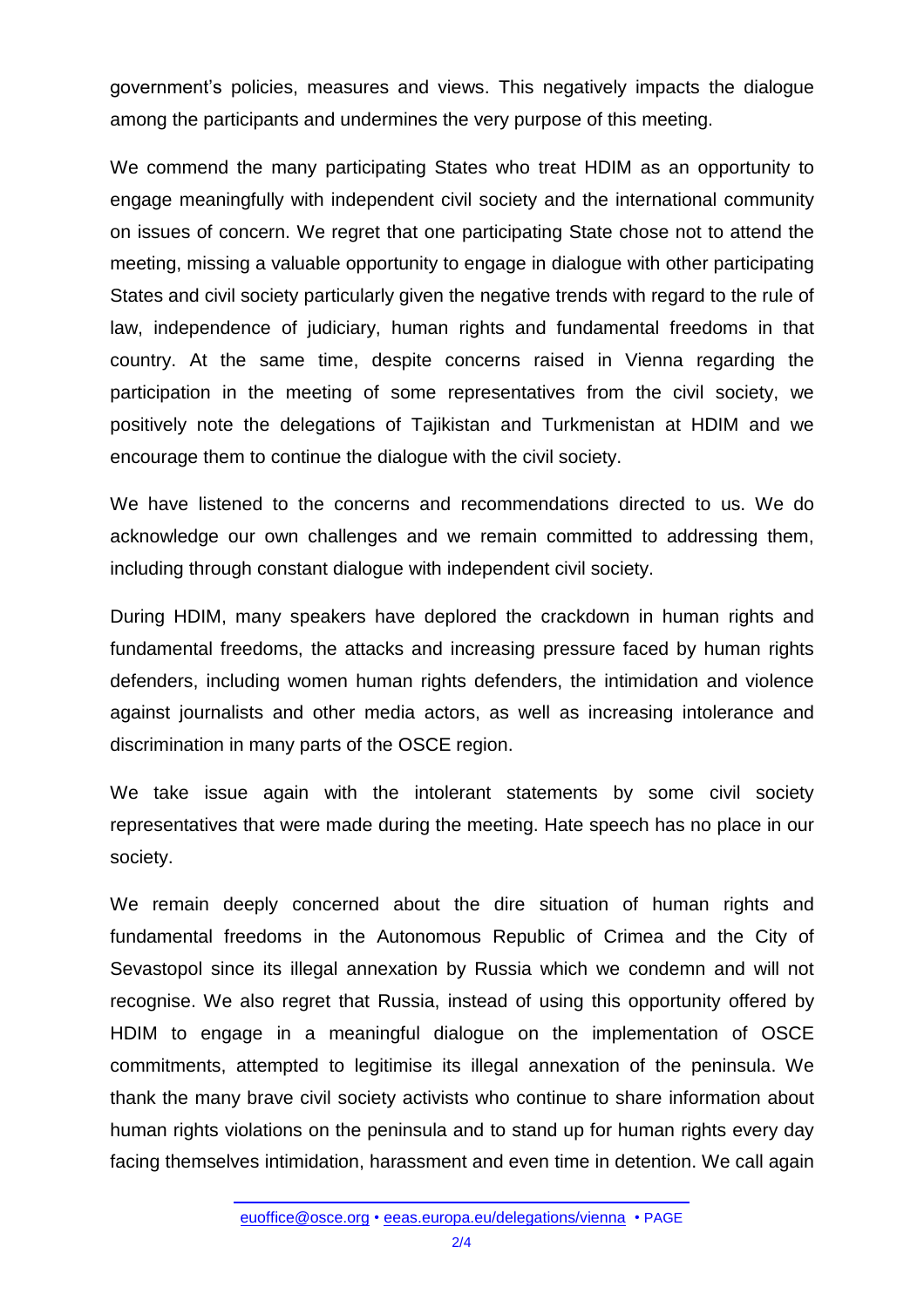for full compliance with international human rights standards in the Autonomous Republic of Crimea and the city of Sevastopol, as well as for full and unrestricted access to the peninsula for the OSCE SMM, OSCE institutions, as well as for all international human rights monitoring mechanisms and human rights nongovernmental organisations. A human rights and humanitarian crisis continues to mount also in areas held by Russia-backed armed formations in eastern Ukraine. The full access of all human rights organisations to the non-government controlled areas and the speedy delivery of humanitarian assistance are urgently needed. We underline Russia's responsibility in this regard and yet again call on Russia to exert influence over the armed formations it backs to meet those commitments in full.

The human rights situation in Russia continues to fall below its OSCE commitments and international human rights obligations. We remain concerned about the ongoing crackdown on civil society in Russia, the curtailing of rights and freedoms and the shrinking space for independent media, including through misuse of reinforced antiextremism and anti-terrorism legislation, as well as the use of disinformation for destabilizing purposes. The latest disproportionate use of measures against opposition and civil society before and after the local elections including mass nationwide raids targeting Russian opposition in many cities, detentions and excessive sentences for people taking part in peaceful protests questions the respect for fundamental freedoms enshrined in the Russian Constitution, OSCE commitments and other international obligations. We also denounce the human rights violations and abuses in Chechnya, including but not limited to violations against persons based on their perceived or actual sexual orientation or gender identity, as well as against human rights defenders, lawyers, independent media, civil society organizations and others and we call for thorough investigations and to bring those responsible to justice. We furthermore call upon the Russian authorities to make full use of the report under the Moscow Mechanism and to implement all recommendations contained therein.

In light of the HDIM discussions, we will continue to follow closely the situation with regard to human rights, democracy and the rule of law in Turkey, Azerbaijan, as well as in the Central Asian countries, which is in many cases deeply worrying. We remain concerned by the continued enforced disappearance of many people in Turkmenistan's prisons and we reiterate our call on authorities to immediately and